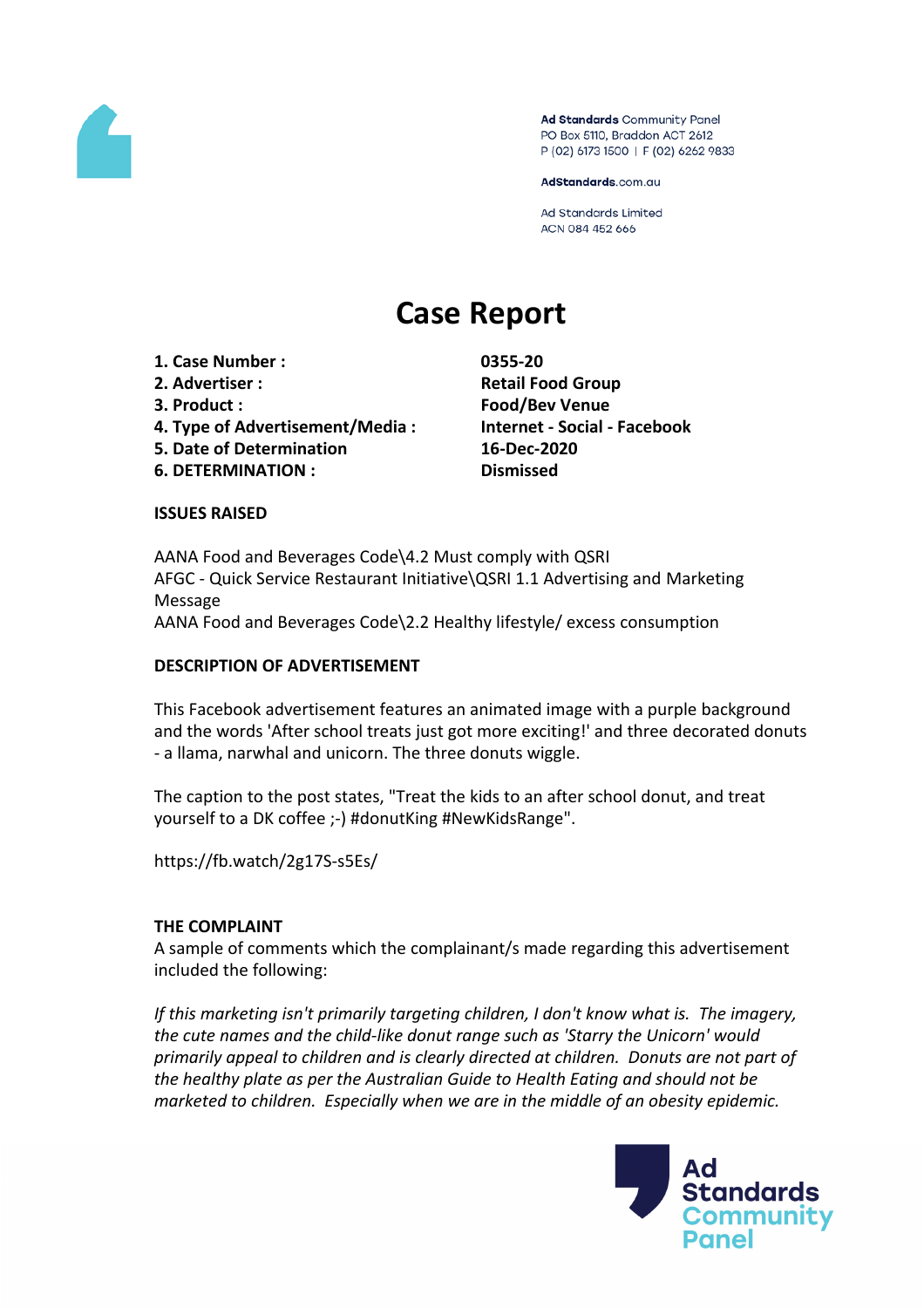

## **THE ADVERTISER'S RESPONSE**

Comments which the advertiser made in response to the complainant/s regarding this advertisement include the following:

*`We note that the complaint is in relation to a post published to the Donut King Facebook page on 21 October 2020 which shows an image of doughnuts subject of "The Sweet Team" range, with the headline "after school treats just got more exciting". The post was also published with the caption "treat the kids to an after school donut, and treat yourself to a DK coffee #DonutKing #NewKidsRange" (the Post).*

*The complaint also references a video advertisement which introduced "The Sweet Team" range to the market. The advertisement ran as a paid advertisement on Facebook during the promotional period of 19 October 2020 – 22 November 2020. A digital copy of the 'Starry – the Unicorn' Advertisement is enclosed with this response. (the Facebook Advertisement).*

*The complaint alleges that the Post and Facebook Advertisement are "primarily targeting children" and has identified the following sections which are alleged to have been breached: -*

*1. The AANA Food & Beverage Advertising & Marketing Communications Code (the "Food Code"):*

*a. Clause 2.2*

*b. Clause 4.2*

*2. The AANA Code for Advertising & Marketing Communications to Children (the "Children's Code"):*

*a. Clause 2.1*

*3. AFGC – Quick Service Restaurant Initiative (the "QSR Initiative"): a. 1.1 (a)*

*(the Codes)*

*It is the position of RFGA Management Pty Ltd, the system manager of the Donut King brand (the Advertiser), that neither the Post or the Facebook Advertisement breaches the identified sections of the Codes, for the reasons outlined below.*

*Under the Codes, Advertising or Marketing Communication to Children is defined as 'Advertising or Marketing Communications which, having regard to the theme, visuals and language used, are directed primarily to Children and are for food and/or beverage products.'*

*The initiative defines a child to be "persons under the age of 14 years of age."*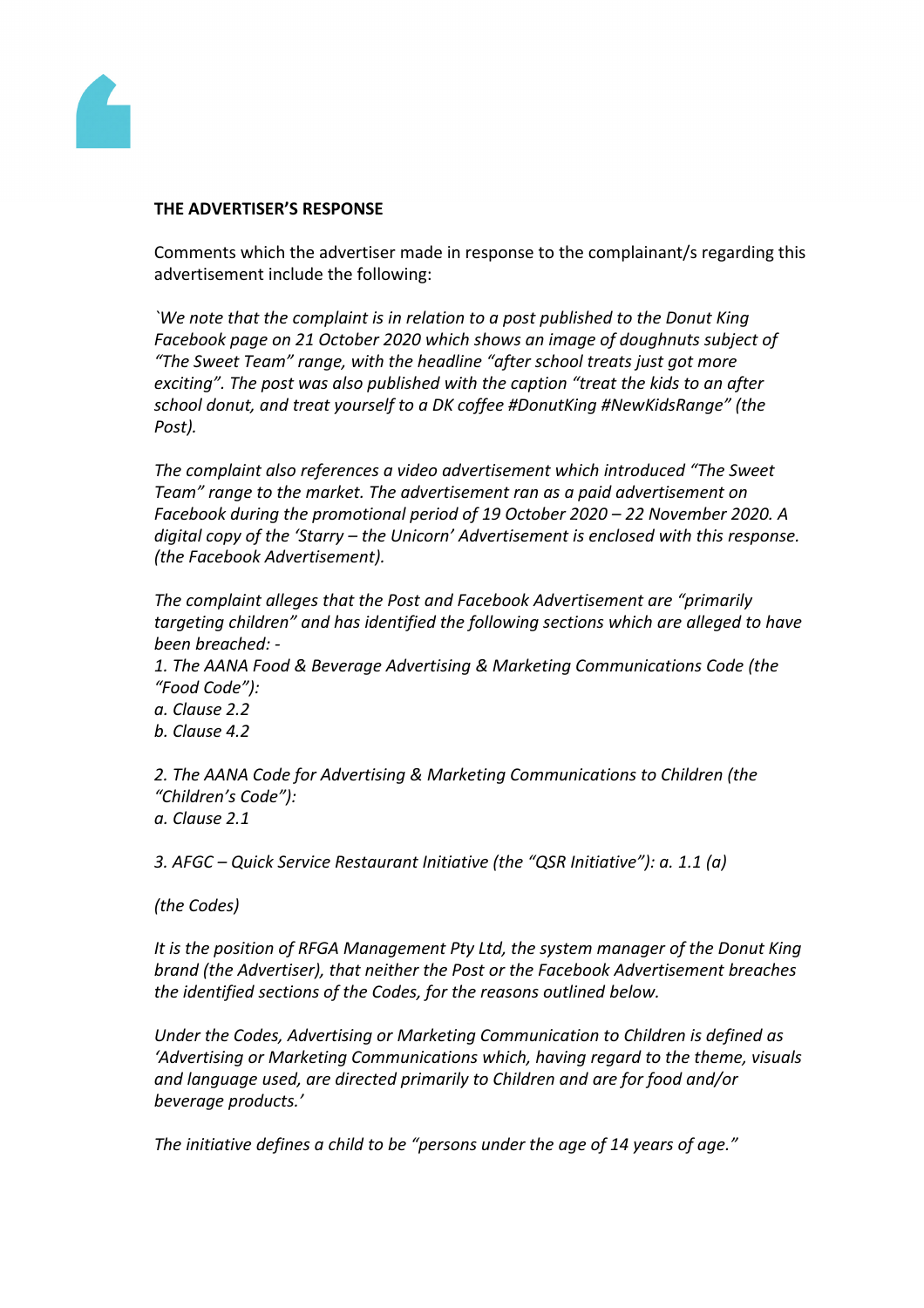

*The Board has cited in numerous case reports, that the dictionary definition of "primarily" is applied when determining whether an Advertising or Marketing Communication is directed primarily to children. "Primarily" means "in the first place". Accordingly, for the Post and/or Facebook Advertisement to be subject to the provisions the Codes, the Post and the Facebook Advertisement must be held to be aimed in the first instance at children.*

*The Advertiser submits that neither the Post or nor the Facebook Advertisement are Advertising or Marketing Communication which is directed primarily to children. This is specifically noting:*

*1. The text under the Post is clearly aimed at adults with use of the words 'treat the kids to an after school donut, and treat yourself to a DK coffee'. This language is specifically talking to an adult or guardian and by no means is directed or aimed at drawing the attention of a child;*

*2. the text used in the image of the Post refers to a "donut" and "DK Coffee", being general menu items of the Donut King branding. We respectfully note that the Board has already held that Donut King is a popular restaurant chain selling doughnuts, hotdogs, soft serve, and beverages and considered that while it does sell novelty doughnuts aimed at children, the majority of its products are aimed at adults and in the Board's view doughnuts in general are a product enjoyed by all ages and not targeted to children.; (Case Number 0256/17)*

*3. The text is read and visible before the viewer clicks into the Facebook Advertisement;*

*4. The Post and Facebook Advertisement were published in an Advertising or Marketing Communications Medium, Facebook, where:*

*a. All users of Facebook require a log in and password;*

*b. The terms and conditions of the Facebook website refers to 'users'; as persons over the age of thirteen (13), being more of a mature audience;*

*c. Children are unlikely to represent 35% of the Facebook audience. In this respect, we refer to the Board's decision in Case Number 0216/08 where it was held Facebook was unlikely to be considered a medium that was directed primarily to children or a medium that was likely to have an child audience of over 35%; and*

*For the reasons noted above, it is unlikely most members of the community would consider such a medium to be directed primarily to children.*

*Further, the Post or the Facebook Advertisement makes no appeal (explicit or implicit) to a child to take any action after viewing the Post or the Facebook Advertisement. Accordingly, it is rejected that neither the Post or the Facebook Advertisement encourages a child viewer to urge parents and/or other adults responsible for a child's welfare to buy a doughnut from the advertised range. At all times parents and guardians remain the decision maker about whether or not to purchase their child a doughnut.*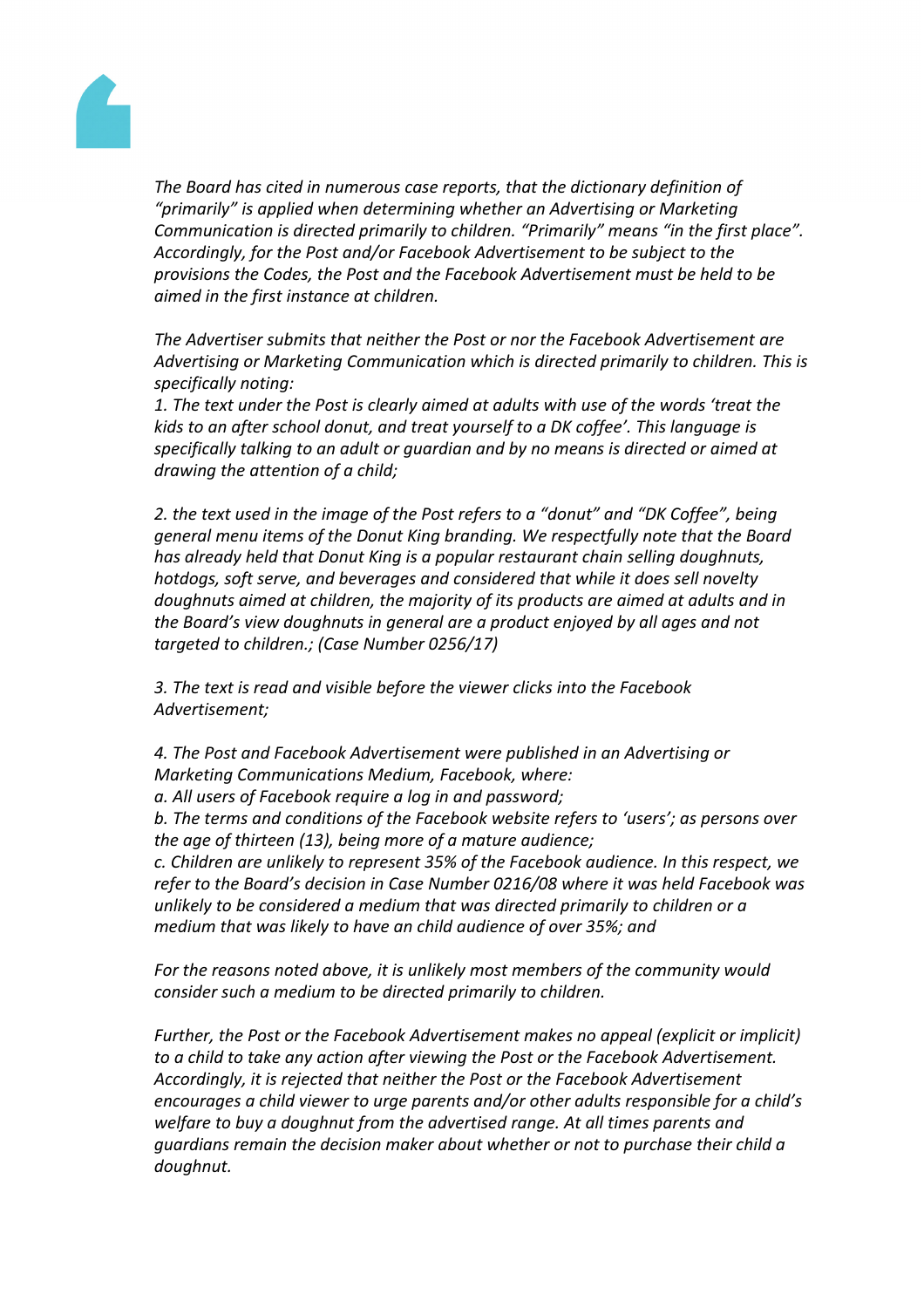

*Further, as for the content of the Facebook Advertisement, it is the Advertiser's submission that the content holds a broader appeal for both adult and child, as is the case for Donut King products generally. The theme, visual display and layout, while may be appealing to a child, is not directed primarily to a child, specifically noting its appearance on the Facebook platform.*

## *Health lifestyle & Encouraging Excess Consumption*

*As the panel has determined in a number of prior decisions(Including Case Numbers 0345/17, 282/11, 0550/17, 0356/19, 0042/20, 0043/20) the '…promotion of a product which may have a particular nutritional composition is not, per se, undermine the importance of a healthy balanced lifestyle.' (Case number 0042/20, 0043/20)*

## *It is submitted that:*

*1. neither the Post or the Facebook Advertisement undermines the importance of a healthy balanced lifestyle;*

*2. The products are not advertised to replace a healthy balanced diet nor does the Post or the Facebook Advertisement encourage or engage in excess consumption;*

*3. The Post or the Facebook Advertisement does not appear on prime time television, or advertising near kindergartens, schools or on school buses; and*

*4. there is nothing on the Post or the Facebook Advertisement that disparages healthy food, good lifestyle decisions or exercise. On the contrary, we note that the Post and/or Facebook Advertisement market "afterschool treats" and therefore it identifies that the pictured product (and the greater donut range of Donut King) are in fact:-*

## *treats; and*

*something to be consumed outside (and therefore not in substitution of) the traditional meals of breakfast, lunch or dinner;*

*As such the healthy lifestyle and encouraging excess consumption sections of the Food Code and the Children's Code do not apply. Further, and in consideration of the Practice Note to Section 2.2 of the Food Code, the Advertiser does not consider: - 1. the use of an image of three (3) doughnuts in the Post; and*

*2. text calling upon parents and/or guardians to "treat" their children to an "afterschool" treat and themselves to a 'DK Coffee' in the Post; and*

*3. as use of a donut from 'The Sweet Team' range during the Facebook Advertisement in the non-dominate placement (in the hand of the child being interviewed, often out of view);*

*as Advertising or Marketing communication which encourages excesses consumption.*

*Conclusion*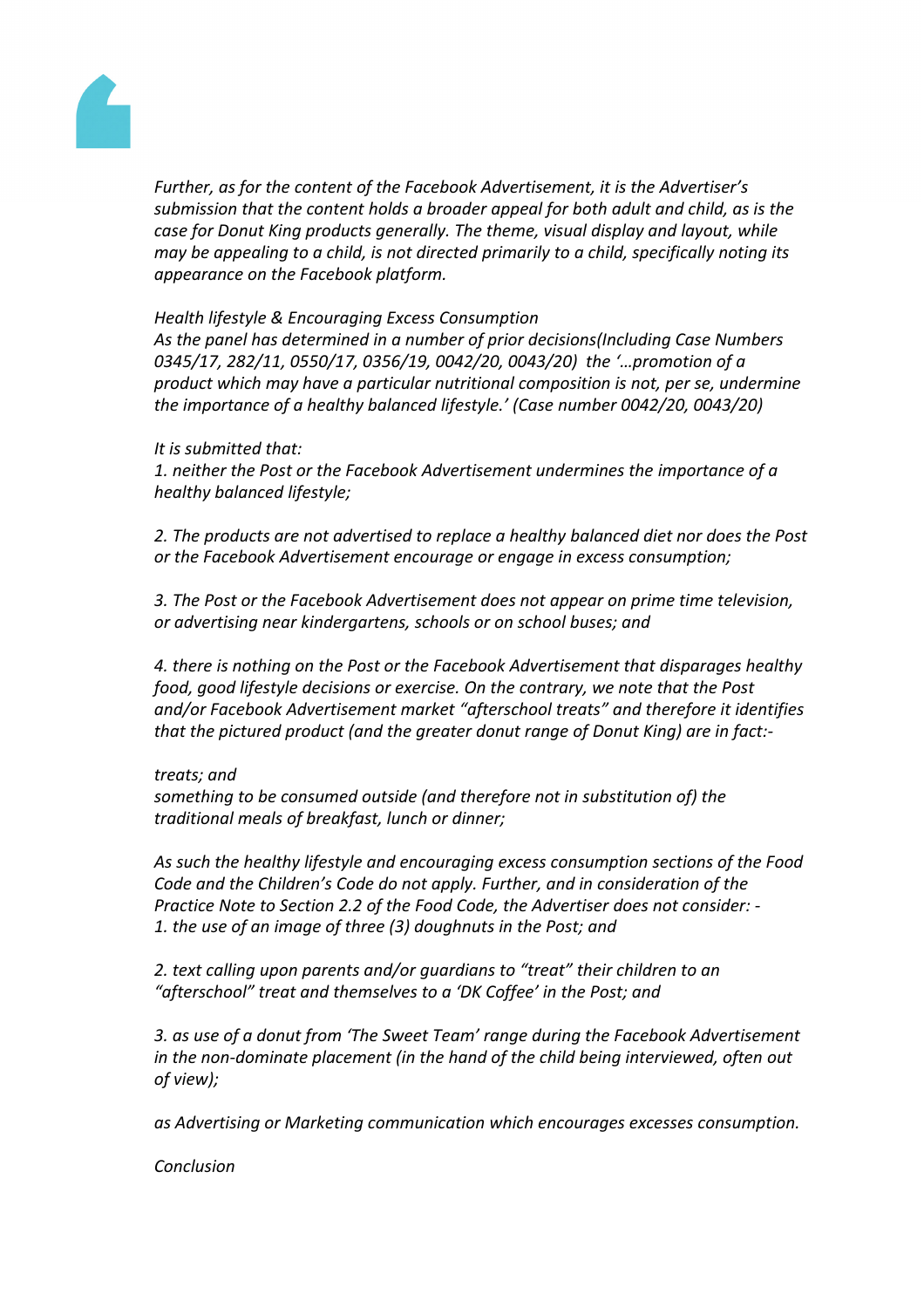

*Donut King takes a responsible approach to informing its customer base and has taken every care, together with its agency, PHYD Studios, to ensure compliance with the Codes. For the reasons outlined above, the Advertiser views that the Post and the Facebook Advertisement to be compliant with the Codes and therefore the Complaint should be dismissed.*

*We otherwise affirm the Advertiser's desire to work co-operatively with the Ad Standards Board to resolve any concerns which it may or may not hold in respect of the Complaint or the Video generally. We trust the above offers adequate additional detail to enable due consideration and thank you for the opportunity to do so.*

## **THE DETERMINATION**

The Ad Standards Community Panel (the Panel) considered whether this advertisement breaches the AANA Food and Beverages Advertising and Marketing Communications Code (the Food Code) and the Australian Quick Service Restaurant Industry Initiative for Responsible Advertising and Marketing to Children (the QSRI).

The Panel noted the complainant's concern that the advertisement is targeting unhealthy food to children which is not appropriate during an obesity epidemic.

The Panel viewed the advertisement and noted the advertiser's response.

## **Is the advertisement for a Food or Beverage Product?**

The Panel noted that the definition of Food or Beverage Product in the Food Code is: "any food or beverage products other than alcoholic beverages as defined in and subject to regulation by the Alcohol Beverages Advertising Code".

The Panel noted the advertisement shows a new donut range and considered that this is an advertisement for food products.

## **Quick Service Restaurant Industry Initiative for Responsible Advertising and Marketing to Children (the QSRI)**

The Panel first considered the provisions of the QSRI.

The Panel considered the definition of advertising or marketing communications to children within the QSRI. The definition states that 'Advertising or Marketing Communications which, having regard to the theme, visuals and language used, are directed primarily to Children and are for food and/or beverage products.' Under this initiative children means "persons under the age of 14 years of age."

The Panel noted the QSRI provides that advertising or marketing communication activities are advertising or marketing communications to children and therefore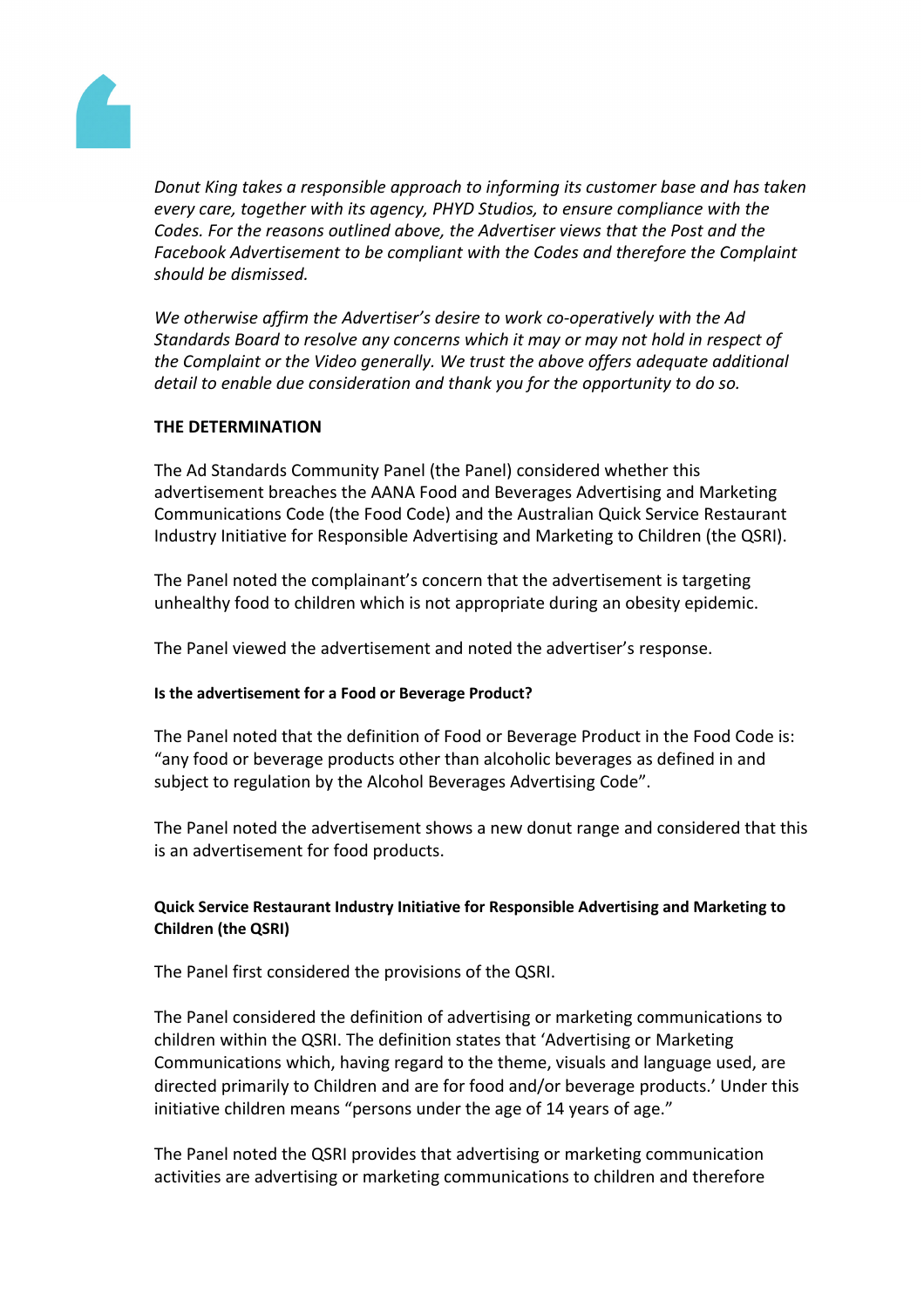

captured under the RCMI Initiative if:

1. the content of the advertisement or marketing communication is, having regard to the theme, visuals and language used, directed primarily to children (and are for food and/or beverage products) or

2. The placement of the advertisement or marketing communication is in a medium that is directed primarily to children, ie:

a. in relation to television, all C and P rated programs and other rated programs that are directly primarily to children through their themes, visuals and language; and/or

b. where children represent 35 percent or more of the audience of the Medium.

With regards to point 1, the Panel considered the theme, content and visuals of the advertisement. The Panel noted the dictionary definition of "primarily" is "in the first place" and that to be within the QSRI the Panel must find that the advertisement is aimed in the first instance at children under 14.

## **Point 1: Is the content of the advertisement directed primarily to children?**

# Is the theme of the advertisement directed primarily to children?

The Panel considered that the call to action in the advertisement is to parents to bring their children in to try the new range of products. The Panel considered that although the products themselves would be attractive to young children, overall the theme of the advertisement would be equally attractive to both adults and children.

# Is the language of the advertisement directed primarily to children?

The Panel noted that the language in the advertisement was directly targeting parents and suggesting as well as treating the children they should treat themselves. The Panel considered that children may be attracted to the wording 'after school treats', however this was just as likely to be attractive to parents or caregivers wanting to treat their children. Overall, the Panel considered the language of the advertisement would be primarily attractive to adults.

## Are the visuals of the advertisement directed primarily to children?

The Panel noted that the advertisement included vision of three donuts which moved side to side on a bright purple background. The Panel considered that the bright background was consistent with the colouring of the brand and was not in itself primarily attractive to children. The Panel considered that the products shown are products which would be of principal appeal to children and as such the visuals in the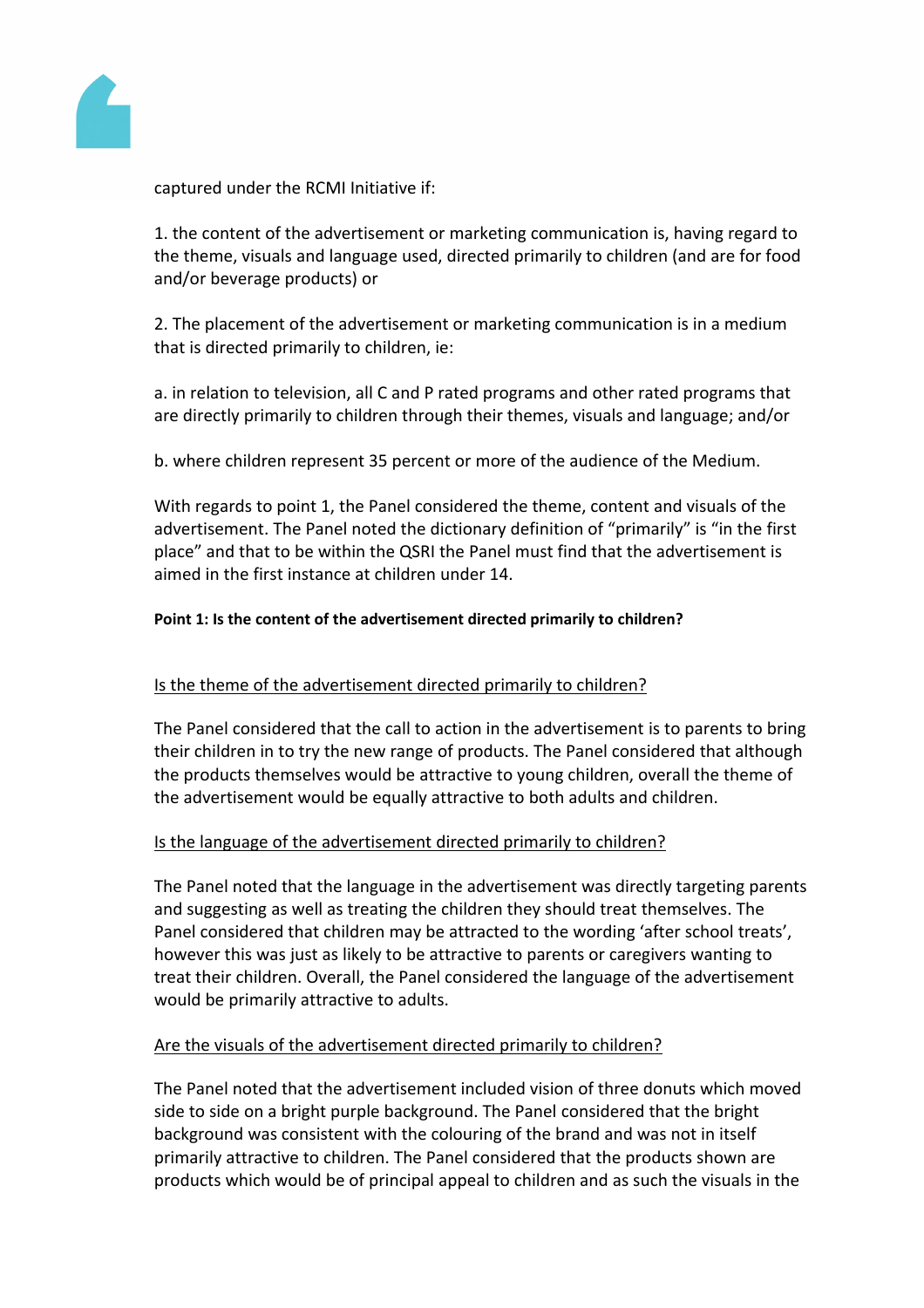

advertisement would be attractive to children. Overall, the Panel considered the visuals of the advertisement would be primarily attractive to young children.

# Is the content of the advertisement overall directed primarily to children?

The Panel noted that it is essential that they consider all elements of the advertisement and make a decision based on how all of the elements of the advertisement interact, and the overall impression that they make, in determining whether an advertisement is clearly directed primarily to children.

The Panel considered that the overall impression of the advertisement was that it was targeting parents and caregivers by suggesting they purchase the product for their children as a treat.

The Panel considered that the advertisement, through themes, visuals and language, was attractive to both adults and children but not directed in the first instance to children under 14.

## **Point 2: Is the advertisement in a medium that is directed primarily to children?**

The Panel noted that the advertisement appeared on Facebook which is included under the medium of internet sites. The Panel noted that Facebook is a website which is restricted to people over 13, and also considered that this was a medium which was not directed primarily to children or a medium that was likely to have a child audience of more than 35%, and therefore was not captured by point 2.

## **QSRI conclusion**

Finding that the advertisement did not meet points 1 or 2 of the Initiative the Panel considered that the Core Principles of the QSRI did not apply to this advertisement.

# **AANA Food and Beverages Advertising and Marketing Communications Code (the Food Code).**

Section 2.2 Advertising or Marketing Communication for Food or Beverage Products shall not shall not undermine the importance of healthy or active lifestyles nor the promotion of healthy balanced diets or encourage what would reasonably be considered as excess consumption through the representation of product/s or portion sizes disproportionate to the setting/s portrayed or by means otherwise regarded as contrary to Prevailing Community Standards.

The Panel noted the complainant's concern that the advertisement was promoting unhealthy food.